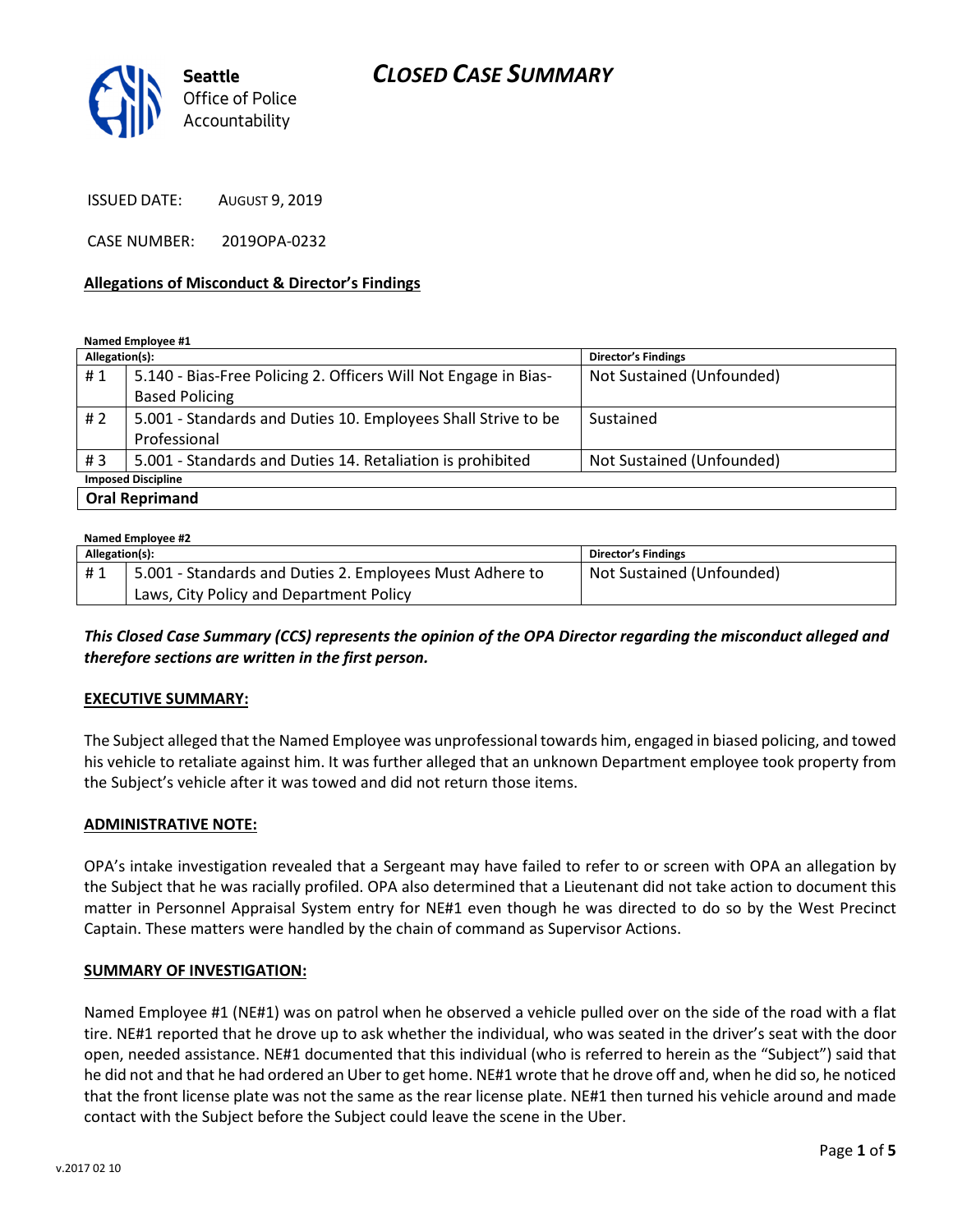OPA CASE NUMBER: 2019OPA-0232

What occurred after this point was captured on NE#1's Body Worn Video (BWV). The video, at around the 1:00 mark, showed NE#1 approach the Subject. NE#1 told the Subject that he had observed the Subject's vehicle with two different license plates on it. The Subject responded that he did not know what NE#1 was talking about and asked NE#1 why he had his gloves on. NE#1 said: "I wanted to put my gloves on, can I put my gloves on?" The Subject told NE#1, "you can do whatever you want to do," to which NE#1 replied, "exactly, I can. Let's walk back to your vehicle." The Subject again asked why he needed to do so and NE#1 repeated that he was investigating the different plates on the Subject's vehicle. The Subject complained that NE#1 made him miss his Uber and NE#1 reiterated that it was illegal for the Subject to have two different plates.

The Subject confirmed that the vehicle belonged to him and NE#1 asked the Subject to provide his identification. The Subject responded: "So, what's the problem? It's parked, it doesn't matter, it's parked." NE#1 identified that the problem was that the vehicle was parked on a City street with two different plates. However, the Subject still asked what the issue was. Around that time, at approximately 1:33 of the video, the Subject moved his arms up and held the straps of his backpack (which was on his back at the time) with both hands. Immediately thereafter, the Subject looked at NE#1 and, specifically, appeared to look down towards NE#1's waistband. The Subject stated: "What do you have that thing out?..." He was referring to NE#1's Taser. While NE#1's exact response could not be determined by OPA, it appeared that he stated that perceived the Subject to be approaching him aggressively. NE#1 told the Complainant to move up onto the sidewalk "right now." The Subject said: "Hold up for a second, calm down bro, what are you doing?" NE#1 again ordered the Subject to move onto the sidewalk and the Subject agreed to.

At approximately 1:43 of the video, the Subject referenced that NE#1 had a Taser in his hand. He said to NE#1: "We can walk over to the sidewalk, but I just gotta understand what's going on. What do you have in your hand?" NE#1 pointed the Taser at the Subject and said: "I got a Taser...and if you don't listen to my commands, you'll be tased." The Subject asked what he was going to get tased for and NE#1 responded that it would be "for not listening to commands." The Subject stated that NE#1 had not "even said anything," to which NE#1 replied: "I tell you, let's get some ID and you're just giving me lip." The Subject denied that this was what occurred. NE#1 went over his radio and asked for backing units to step it up; however, he further transmitted that he was under control at the time.

NE#1 holstered his Taser and he and the Subject continued to argue about the basis for the stop. Both NE#1 and the Subject raised their voices at that time and both accused the other of yelling. At approximately 2:34 into the video, NE#1 told the Complainant that he was going to be placed in handcuffs because he was not listening. At around 3:27 of the video, and after the argument continued, NE#1 said: "All I'm asking for is your fucking ID, so give me your fucking ID." Virtually simultaneous to that statement, another officer arrived on scene. The Subject asked that officer why NE#1 was talking to him like that and the officer referred the Subject back to NE#1. NE#1 then walked away from the Subject.

The Subject remained at the scene for more than an hour (even after he was told that he was free to go). During that time, he interacted with multiple officers, including NE#1. The Subject was angry and animated. He criticized NE#1 on several occasions. A Sergeant also came to the scene. The Sergeant spoke with NE#1 concerning what had occurred, as well as spoke with other officers. NE#1 self-disclosed that he was unprofessional during the outset of his interaction with the Subject. The Sergeant also spoke to the Subject. The Subject told the Sergeant that he believed that NE#1's actions were racially motivated. The Sergeant asked the Subject whether he wanted to file a complaint and the Subject stated that he was going to do so. The Subject's vehicle was ultimately towed from the scene.



Seattle

Office of Police Accountability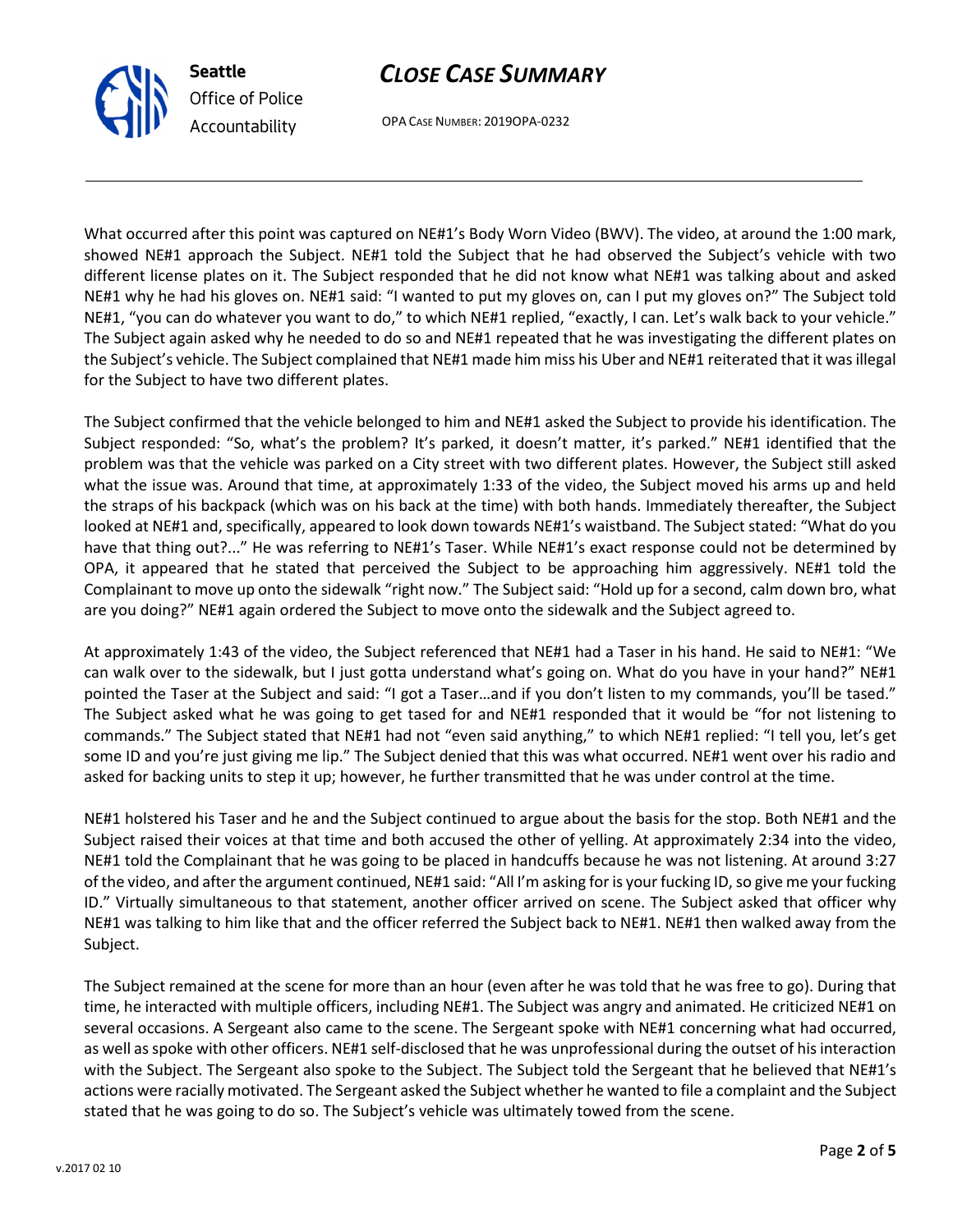OPA CASE NUMBER: 2019OPA-0232

The Subject later reported to both SPD and OPA that, when he later went to retrieve his vehicle, he believed that it had been prowled. The Subject stated that several items were missing; however, he did not specifically identify what those items were. SPD officers responded to the tow lot. The Subject alleged that an officer went through his vehicle and stole the missing property. OPA attempted to locate video from the tow lot, but none existed.

As part of its investigation, OPA interviewed both the Subject and NE#1. OPA also reviewed the BWV that captured the incident, as well as reviewed the documentation that was generated by the involved officers.

### ANALYSIS AND CONCLUSIONS:

### Named Employee #1 - Allegations #1 5.140 - Bias-Free Policing 2. Officers Will Not Engage in Bias-Based Policing

The Subject alleged that the law enforcement action taken against him and NE#1's approach to this incident were inappropriately based on the Subject's race.

At his OPA interview, NE#1 denied that the Subject's race played any part in his decision-making. He stated that his actions were solely based on the fact that the Subject's vehicle had two different license plates, which was illegal.

SPD policy prohibits biased policing, which it defines as "the different treatment of any person by officers motivated by any characteristic of protected classes under state, federal, and local laws as well other discernible personal characteristics of an individual." (SPD Policy 5.140.) This includes different treatment based on the race of the subject. (See id.)

Based on OPA's review of the record – including the BWV, I find the evidence insufficient to establish that NE#1 engaged in biased policing. As articulated by NE#1, the Subject's vehicle did have two different license plates on it and, as such, NE#1 was permitted to detain and cite him. While I have concerns with NE#1's approach to this incident and his initial demeanor towards the Subject, this does not establish bias on his part.

For these reasons, I recommend that this allegation be Not Sustained – Unfounded.

## Recommended Finding: Not Sustained (Unfounded)

### Named Employee #1 - Allegation #2 5.001 - Standards and Duties 10. Employees Shall Strive to be Professional

The Subject alleged that NE#1's approach to this incident and NE#1's demeanor towards him were unprofessional. During its investigation, OPA further identified that NE#1's brandishing and threatening the Subject with a Taser and the use of profanity towards the Subject may also have been unprofessional.

SPD Policy 5.001-POL-10 requires that SPD employees "strive to be professional at all times." The policy further instructs that "employees may not engage in behavior that undermines public trust in the Department, the officer, or other officers." (SPD Policy 5.001-POL-10.) The policy further states the following: "Any time employees represent



Seattle Office of Police Accountability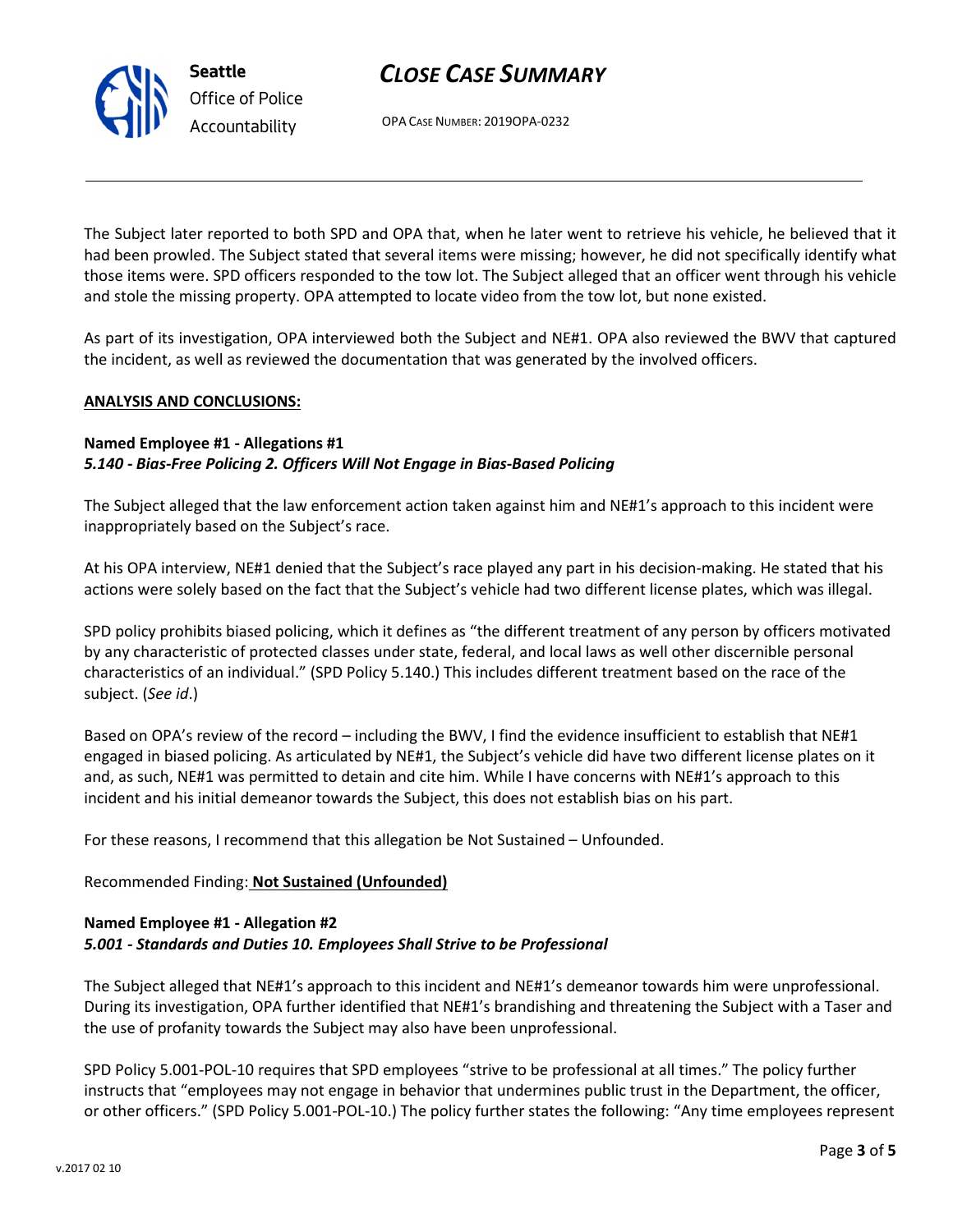OPA CASE NUMBER: 2019OPA-0232

the Department or identify themselves as police officers or Department employees, they will not use profanity directed as an insult or any language that is derogatory, contemptuous, or disrespectful toward any person." (Id.) Lastly, the policy instructs Department employees to "avoid unnecessary escalation of events even if those events do not end in reportable uses of force." (Id.)

At the time of the incident, NE#1 self-disclosed to a Sergeant his belief that he had been unprofessional during the beginning of his interaction with the Subject. However, NE#1 walked this back at his interview. When asked about his professionalism at his OPA interview, NE#1 stated the following: "I think I—I handled myself professionally the entire time, I wouldn't change anything on that front." NE#1 cited that the Subject was being confrontational, argumentative, was deflecting everything, and was making NE#1 repeat directions over and over. NE#1 acknowledged that this frustrated him. NE#1 stated that he believed that the Subject might fight him. NE#1 also asserted that the Subject made numerous unprofessional statements towards him. With regard to the brandishing of his Taser, NE#1 told OPA that it was a form of de-escalation and that it was successful because he did not end up using force. NE#1 denied that his profanity was unprofessional as it was not directed at the Subject but was, instead, purposed to emphasize the request for identification. Ultimately, NE#1 opined that, if anything, he was too nice and that, if he could do it again, the only thing he would do differently would have been to arrest the Subject.

Based on the totality of the evidence, I find that NE#1 was unprofessional during this incident. While the Subject was certainly argumentative, NE#1's approach to this incident, including both his statements and his actions, was aggressive from the outset. This contributed to, if not caused, the escalation of the interaction. For example, NE#1 withdrew and brandished his Taser less than two minutes into the interaction. While NE#1 asserted that he believed that the Subject was preparing to fight him, this is not supported by the video. Even though the Subject did move his arms up to his backpack straps, OPA finds that a reasonable officer would not have found that motion to constitute a threat of harm. Notably, the Subject engaged in no noticeable pre-fight indicators. He did not remove his backpack, square up to NE#1, or make any aggressive motions with his hands. Moreover, NE#1's own words contradict his assertion that the Subject posed a threat. When the Subject asked NE#1 why he was pointing the Taser, NE#1 responded that it was because the Subject was not listening to his commands. When the Subject questioned this, NE#1 went on to tell the Subject: "I tell you, let's get some ID and you're just giving me lip."

While NE#1's profanity alone would not, in every circumstance, rise to the level of an unprofessional comment, when coupled with his demeanor and other actions here, I find that it does support a finding that he violated policy.

OPA recognizes that the Subject was argumentative and that NE#1 lost his temper during this interaction. OPA also understands that officers cannot be perfect, and it endeavors not hold them to an impossible standard. That being said, NE#1's conduct here was aggressive, escalating, and unwarranted under the circumstances. As such, OPA finds that it was inconsistent with policy. OPA notes that, had NE#1 come to his OPA interview and recognized that his conduct was unprofessional, OPA would have been much more inclined to recommend a Training Referral. However, not only did NE#1 dispute that his behavior was not unprofessional, but he stated that he was "too nice" and that the only thing he would have changed concerning this incident was to effectuate the arrest of the Subject. This convinces OPA that training would not be appropriate here. In reaching this decision, OPA notes that NE#1 is hard working and well thought of officer and hopes that this case ultimately provides a learning experience.



Seattle

Office of Police Accountability